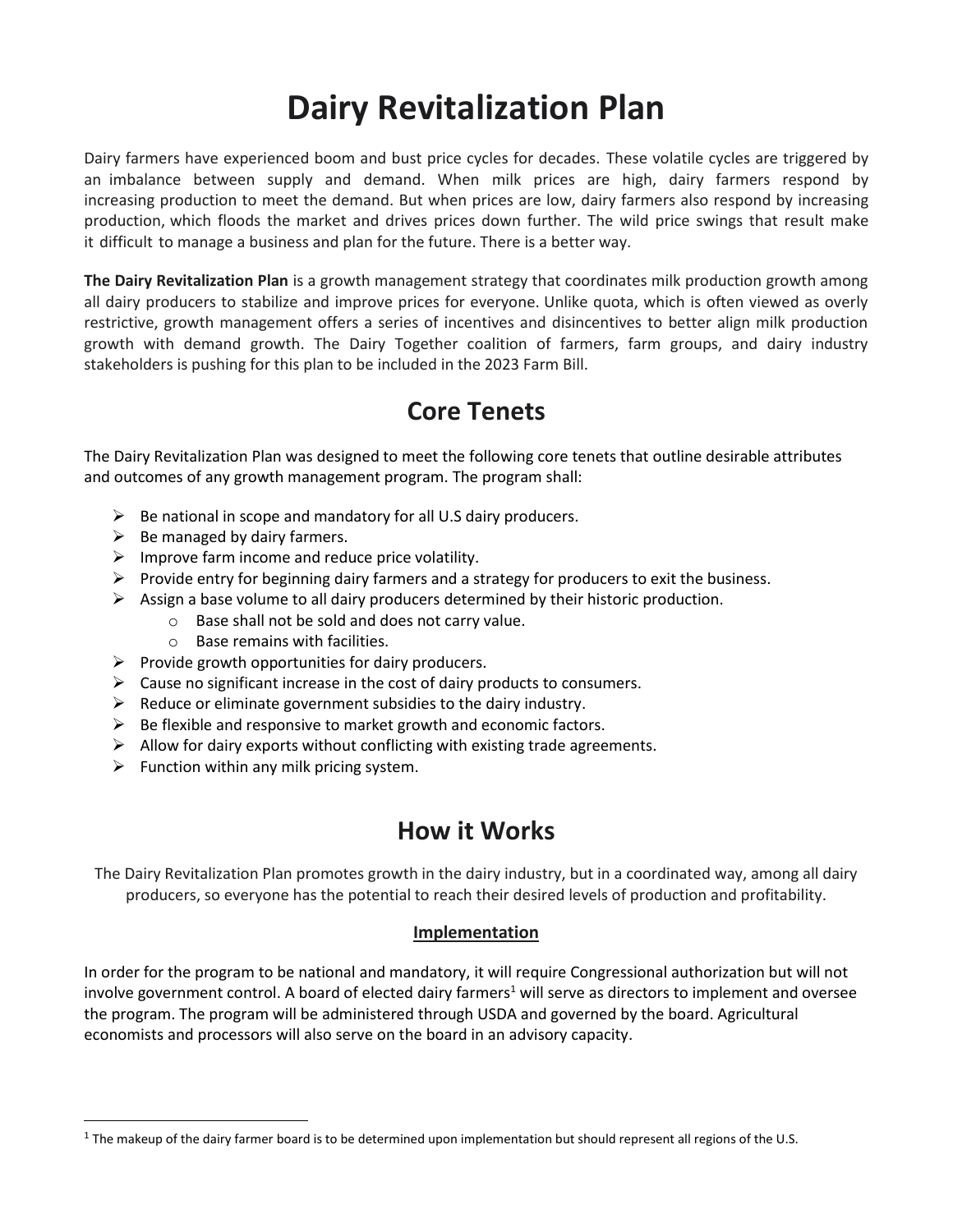#### **Base + Allowable Growth**

Each farm establishes a **milk production base** determined by historic production<sup>2</sup> and adjusted annually. All farms can increase milk production up to an **allowable rate of growth** above their base without penalty. Demand for milk increases by approximately 1% annually, so allowable growth under this proposal is 1%.

#### **Market Access Fee**

Any dairy farmer that chooses to expand above the allowable rate of growth can do so by paying a **Market Access Fee (MAF)** during the year of expansion. Beginning farmers are exempt from paying the MAF until their base is established.<sup>3</sup> MAFs are tiered so that a larger expansion incurs a higher MAF and a smaller expansion incurs a lower MAF. The fees are also tiered so that a farm with a higher milk production base incurs a higher MAF and a farm with a smaller base incurs a lower MAF. The fee tiers reflect the potential for an expansion to negatively impact prices paid to all farmers.

#### **Dividend**

Market access fees paid by farmers who expanded above the allowable rate of growth are pooled and distributed annually to all farmers who stayed within the allowable rate of growth. The **dividend** is an incentive to grow more intentionally and produce just the right amount of milk to meet the growth in demand.

| Growth Management Program<br>Example            |                                                                           |  |  |  |  |  |  |  |
|-------------------------------------------------|---------------------------------------------------------------------------|--|--|--|--|--|--|--|
| <b>Allowable Growth</b>                         | <b>Market Access Fee:</b>                                                 |  |  |  |  |  |  |  |
| < 1 million lbs increase over<br>previous year: | Tier 1 (by farm production, on all milk)<br>$<$ 1 million lbs: \$0.25/cwt |  |  |  |  |  |  |  |
| No market access fee                            | 1-5 million lbs: \$0.50/cwt                                               |  |  |  |  |  |  |  |
| (receive payment)                               | 5-20 mil lbs: \$0.75/cwt                                                  |  |  |  |  |  |  |  |
| 1 to 4 million lbs increase                     | > 20 mil lbs: \$1.00/cwt                                                  |  |  |  |  |  |  |  |
| over previous year:                             | Tier 2 (by farm production, on all milk)                                  |  |  |  |  |  |  |  |
| Tier 1 market access fee                        | $<$ 1 million lbs: \$0.50/cwt                                             |  |  |  |  |  |  |  |
| > 4 million lbs increase                        | 1-5million lbs: \$1.00/cwt                                                |  |  |  |  |  |  |  |
| over previous year:                             | 5-20 mil lbs: \$1.50/cwt                                                  |  |  |  |  |  |  |  |
| Tier 2 market access fee                        | > 20 mil lbs: \$2.00/cwt                                                  |  |  |  |  |  |  |  |

 Figure 1: Market access fees under are tiered according to milk production base and rate of milk production increase. Note: This is one example, but many combinations of market access fees and allowable growth rates are possible.

 $\overline{a}$ 

 $<sup>2</sup>$  Base can be established in a number of ways without impacting the effectiveness of the program. Using the prior year's production,</sup> highest of the previous three years, or a rolling average are all possibilities to be determined upon implementation.

<sup>&</sup>lt;sup>3</sup> The Dairy Revitalization Plan includes a 3-year MAF exemption for beginning farmers to establish their base. The program can exempt 60 new producers per year milking up to 5 million lbs. each without having a marked impact on existing producers.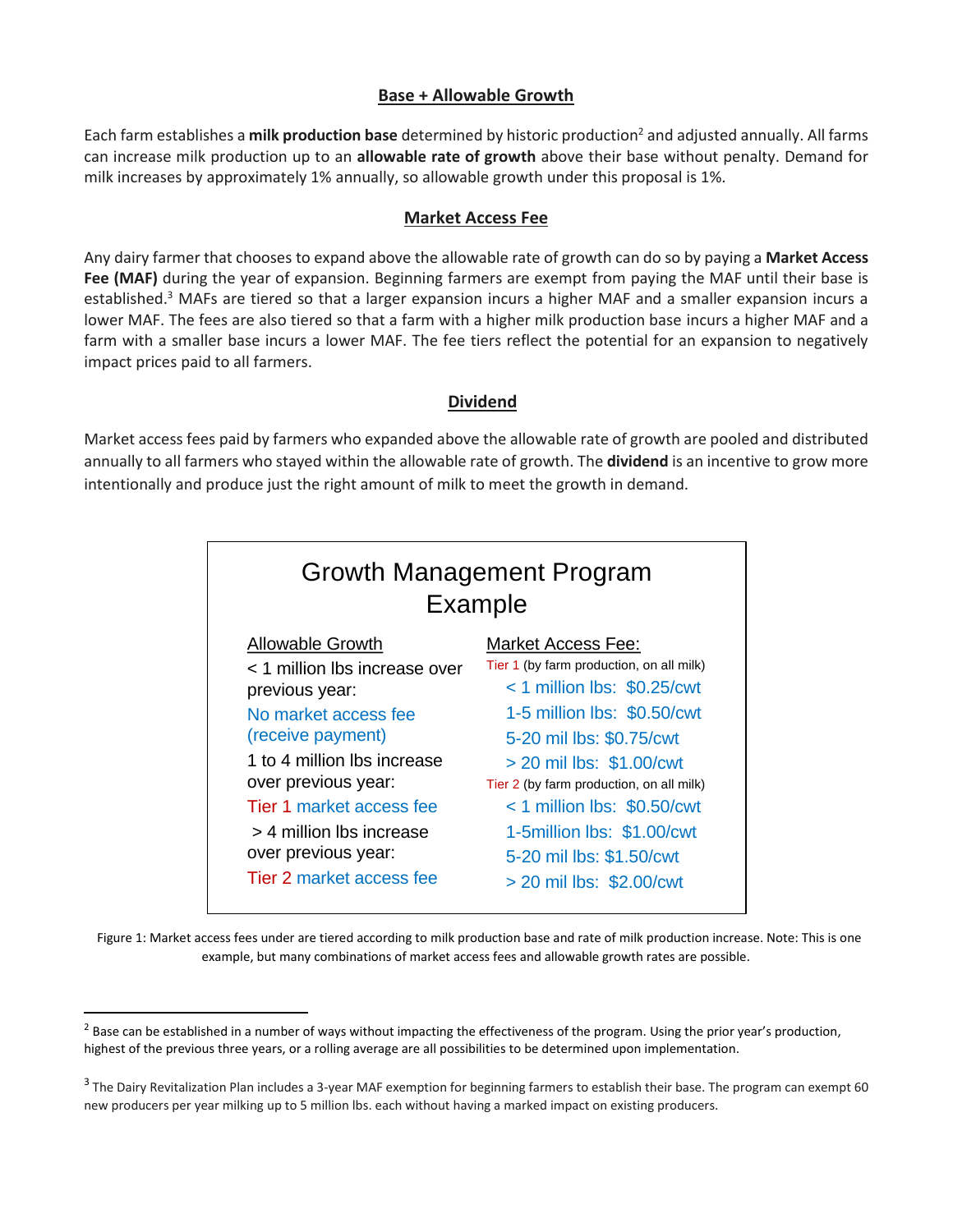### **Impacts**

In 2021, University of Wisconsin agricultural economists Mark Stephenson and Charles Nicholson compared the impacts of five variations of a growth management plan (GMP). The researchers used a simulation model of the global dairy supply chain to analyze the impacts of a GMP on US milk prices and other factors between 2014 and 2021 and compared them to a baseline scenario of actual milk prices and economic trends during that time. The following results show the economic impacts of the **Dairy Revitalization Plan** on several areas of interest:

- $\triangleright$  Milk prices
- $\triangleright$  Variation in milk prices
- $\triangleright$  Net farm operating income
- $\triangleright$  Domestic demand for dairy products
- Government expenditures
- $\triangleright$  Dairy product trade

#### **Impact on Prices**

Milk prices would have been higher by an average of \$1.41 between 2014 and 2021 under the Dairy Revitalization Plan (Figure 2). While prices fluctuated, they were most often higher than they were without a growth management plan in place, and followed a 12-month cycle that yields lower prices in the Spring and higher prices in the Fall (Figure 3). In addition to elevating milk prices, the Dairy Revitalization Plan would also reduce price volatility that makes it difficult for farmers to anticipate milk revenues from month to month. The degree of variation in prices above or below the average milk price was reduced by approximately 50% under the Dairy Revitalization Plan (Figure 4).



Figure 2: The GMP would have increased milk prices by an average of \$1.41 between 2014-2021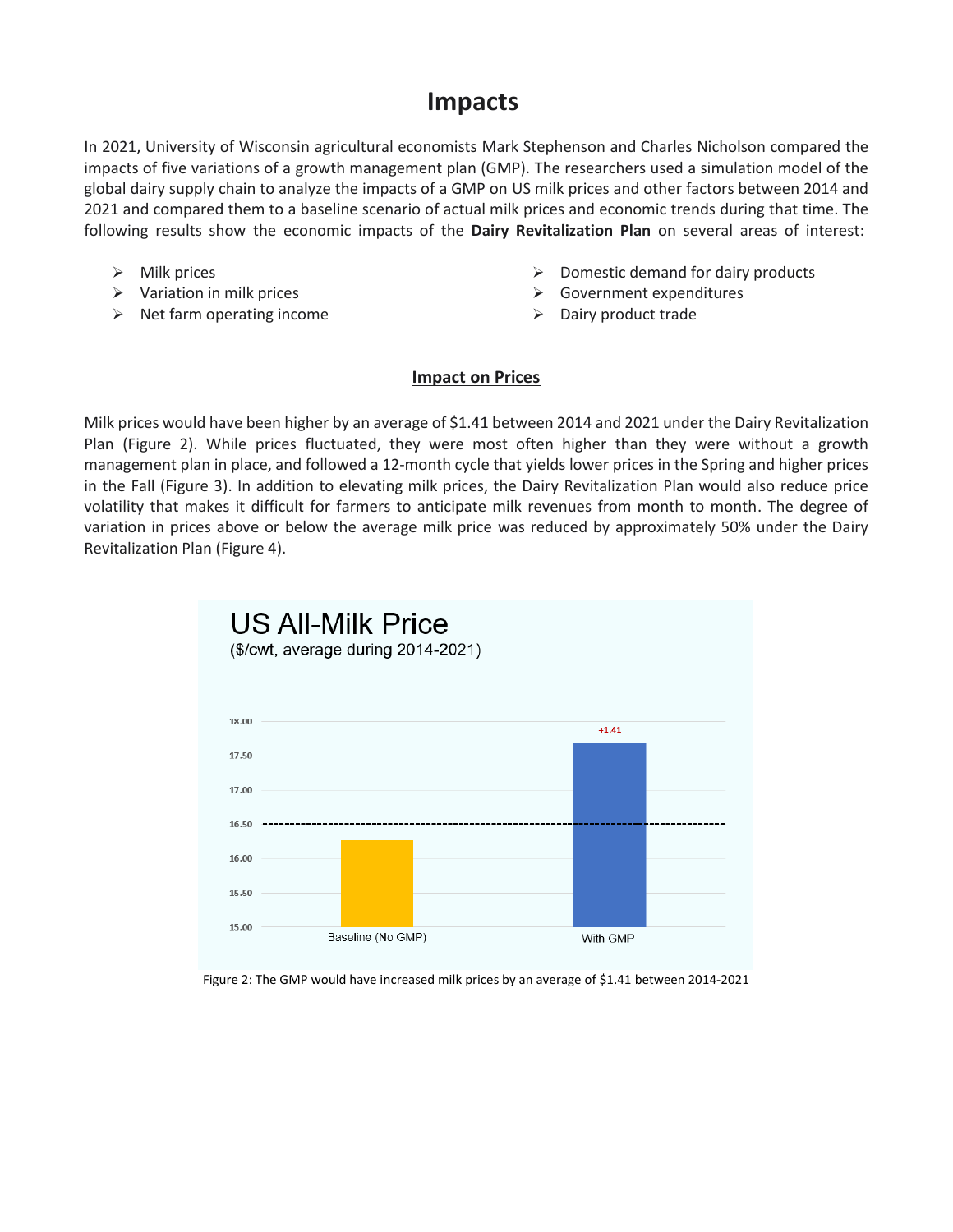

Figure 3: The all-milk price under the proposed growth management plan (blue line) is usually higher



Figure 4: The proposed GMP reduces variation in milk prices by an average of \$0.21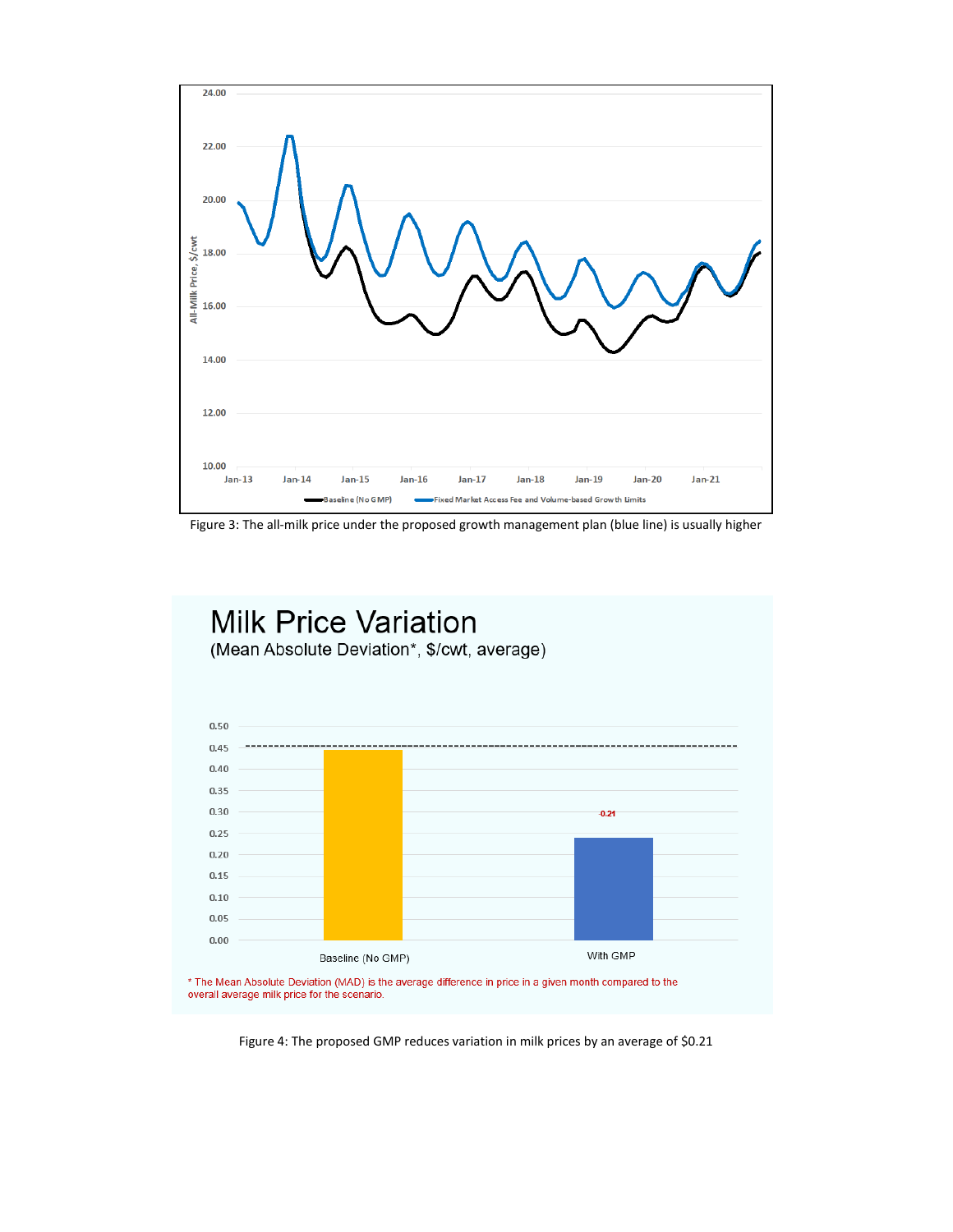#### **Impact on Farm Income**

The Dairy Revitalization Plan pays a dividend to farms that stay within allowable growth, in addition to higher prices paid to *all* producers, resulting in a significant boost in farm income. Figure 5 shows the change in average Net Farm Operating Income (NFOI) for farms shipping between 1-5 million lbs. per year. NFOI is much higher for farms that stay within allowable growth, slightly higher for farms that expand by 1-4% (tier 1) and relatively the same for farms that expand beyond 4% (tier 2). **The analysis showed that NFOI was always higher for farms that stayed within allowable growth across all levels of production.** It was often lower for farms with a higher base that expanded beyond 4% (tier 2), but only in the first year of expansion as a result of paying a MAF during that year. Again, the MAF is meant to either deter farmers from producing above demand growth or offset the negative impact that expansion might have on prices paid to all producers.



Figure 5: Average NFOI for farms that stay within allowable growth or expand into tiers 1 or 2, compared to the baseline scenario

Figure 6 compares milk revenues for a farm shipping 4 million lbs. that either expands by 25% (tier 2) or stays within allowable growth. Because they pay an MAF in the first year and do not receive a dividend, revenue is lower under the expansion scenario, creating an incentive to stay within allowable growth. A calculator tool is available a[t www.dairymarkets.org](http://www.dairymarkets.org/) for farmers to estimate milk revenue under a variety of expansion scenarios.

| <b>Growth</b><br>Strategy,<br>Year                   | <b>Milk</b><br><b>Production,</b><br>cwt/year | Increase in<br><b>Milk</b><br><b>Production,</b><br>cwt/year | % Increase<br>in Milk<br><b>Production</b> | <b>Tier for</b><br><b>GMP</b> | <b>MAF</b><br>Payment,<br>\$/cwt | <b>MAF</b><br>Payment.<br>\$/farm | <b>MAF</b><br>Receipt.<br>S/cwt | <b>MAF</b><br>Receipt.<br>S/farm.<br>year | <b>Milk</b><br><b>Revenue</b><br><i>including</i><br>MAF, \$/cwt |  |  |
|------------------------------------------------------|-----------------------------------------------|--------------------------------------------------------------|--------------------------------------------|-------------------------------|----------------------------------|-----------------------------------|---------------------------------|-------------------------------------------|------------------------------------------------------------------|--|--|
| <b>Expansion of 1 million lbs per year in Year 1</b> |                                               |                                                              |                                            |                               |                                  |                                   |                                 |                                           |                                                                  |  |  |
| Initial                                              | 40,000                                        |                                                              |                                            |                               |                                  |                                   |                                 |                                           |                                                                  |  |  |
| Year 1                                               | 50,000                                        | 10,000                                                       | 25.0%                                      | Tier 2                        | 1.50                             | 75,000                            | 0.00                            | $\Omega$                                  | 16.20                                                            |  |  |
| Year 2                                               | 50,000                                        | 0                                                            | 0.0%                                       | Within                        | 0.00                             | 0                                 | 0.60                            | 30,000                                    | 18.30                                                            |  |  |
| Year 3                                               | 50,000                                        | $\mathbf{0}$                                                 | 0.0%                                       | Within                        | 0.00                             | $\mathbf{0}$                      | 0.60                            | 30,000                                    | 18.30                                                            |  |  |
| Average                                              |                                               |                                                              |                                            |                               |                                  |                                   |                                 |                                           | 17.60                                                            |  |  |
| <b>No Expansion</b>                                  |                                               |                                                              |                                            |                               |                                  |                                   |                                 |                                           |                                                                  |  |  |
| Initial                                              | 40,000                                        |                                                              |                                            |                               |                                  |                                   |                                 |                                           |                                                                  |  |  |
| Year 1                                               | 40,000                                        | $\mathbf{0}$                                                 | 0.0%                                       | Within                        | 0.00                             | $\mathbf{0}$                      | 0.60                            | 24,000                                    | 18.30                                                            |  |  |
| Year 2                                               | 40,000                                        | $\mathbf{0}$                                                 | 0.0%                                       | Within                        | 0.00                             | 0                                 | 0.60                            | 24,000                                    | 18.30                                                            |  |  |
| Year 3                                               | 40,000                                        | $\Omega$                                                     | 0.0%                                       | Within                        | 0.00                             | $\circ$                           | 0.60                            | 24,000                                    | 18.30                                                            |  |  |
| Average                                              |                                               |                                                              |                                            |                               |                                  |                                   |                                 |                                           | 18.30                                                            |  |  |

### Example: Farm Expands from 4 to 5 million lbs. per year

Figure 6: Average milk revenue over 3 years for a farm that expands from 4 to 5 million lbs. is \$17.60/cwt, compared to \$18.30/cwt if that same farm stayed within allowable growth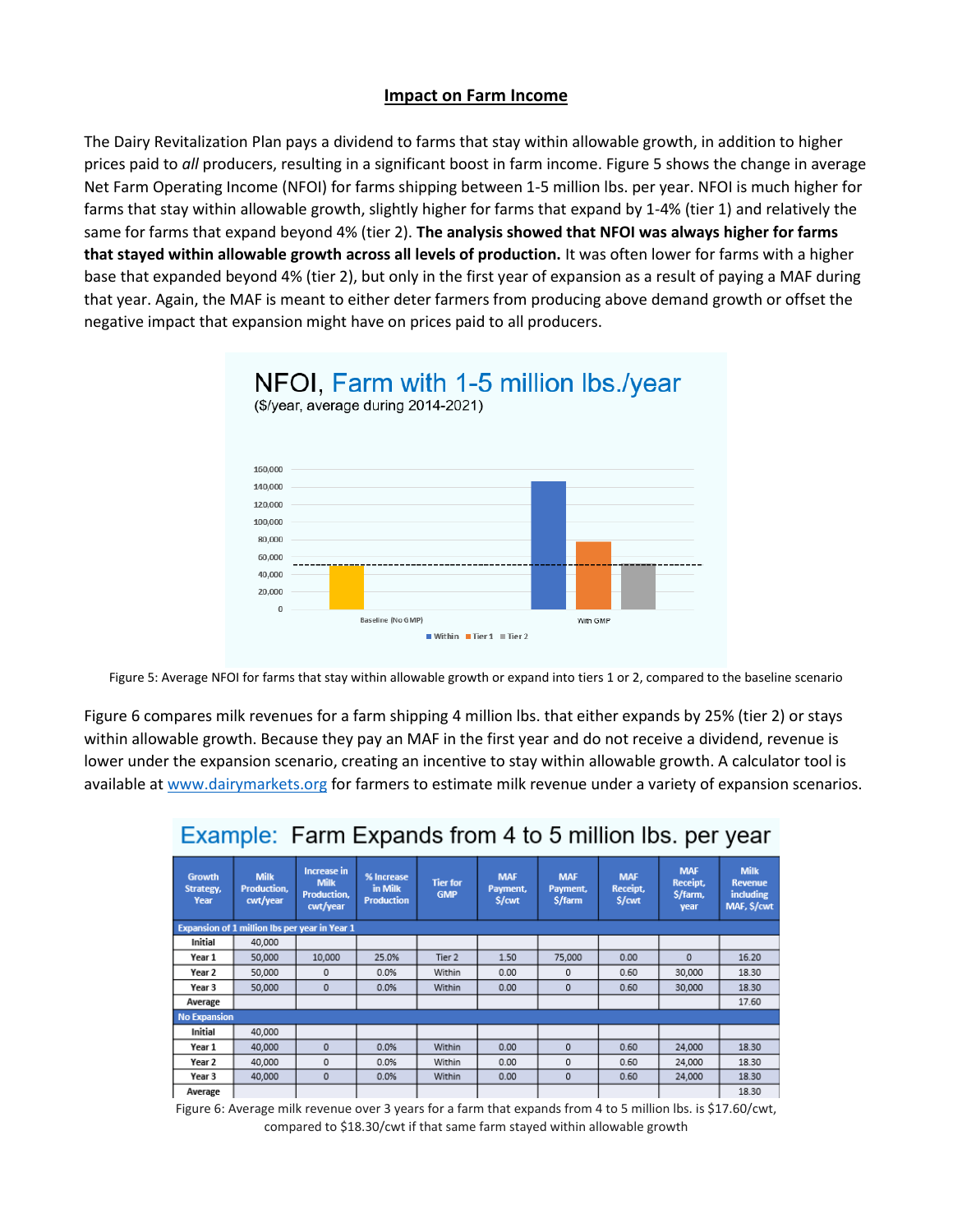#### **Impact on Domestic Demand**

A common concern about various forms of production controls is the potential to raise retail prices to consumers and thus decrease demand for dairy products. The Dairy Revitalization Plan would increase the average retail price of a gallon of milk by \$0.15, and the wholesale price of a pound of American cheese by \$0.11 above the baseline (Figures 7 and 8). The increases on retail and wholesale prices for dairy products under the Dairy Revitalization Plan would decrease domestic demand. However, we would still see positive demand growth across all types of dairy products, but at a lesser rate than without price enhancement or stabilization for farmers. It is possible that through dairy product promotion we can educate consumers about where the additional \$0.11 to \$0.15 is going, and they might feel better about paying a little bit more to support dairy farmers.



Figure 7: The proposed GMP would increase the retail price of a gallon of milk by an average of \$0.15



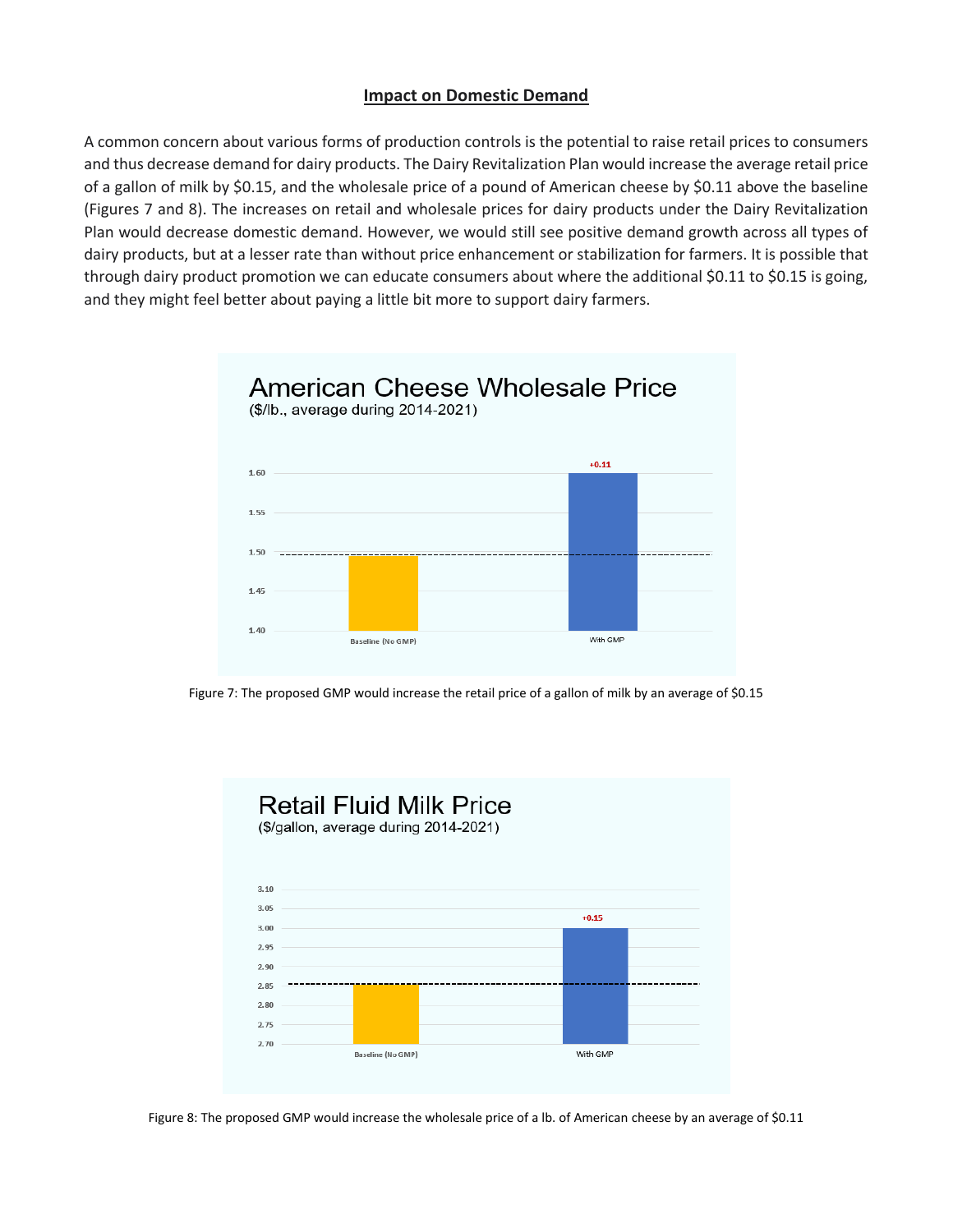#### **Impact on Exports**

The impact of price enhancing programs on dairy product exports is a concern for many dairy industry stakeholders. The Dairy Revitalization Plan would reduce the value of dairy exports compared to the baseline scenario, however exports would still see *positive growth* under this program (figure 9). Because international buyers purchase more when US milk prices are low and less when prices are high, milk price volatility produces greater fluctuations in export sales. Thus, more stable prices paid to farmers will produce more stable and predictable export growth.



Figure 9: Export value of dairy products with and without growth management

#### **Impact on Government Expenditures**

Because dairy farmers receive a higher price from the marketplace under the Dairy Revitalization Plan, it could cut government spending on federal dairy programs like Dairy Margin Coverage in half. The analysis showed a \$2.6 billion reduction in government expenditures on DMC between 2014 and 2021 (Figure 10).



Figure 10: Government expenditures on Dairy Margin Coverage (DMC) were reduced by \$2.6 billion between 2014-2021